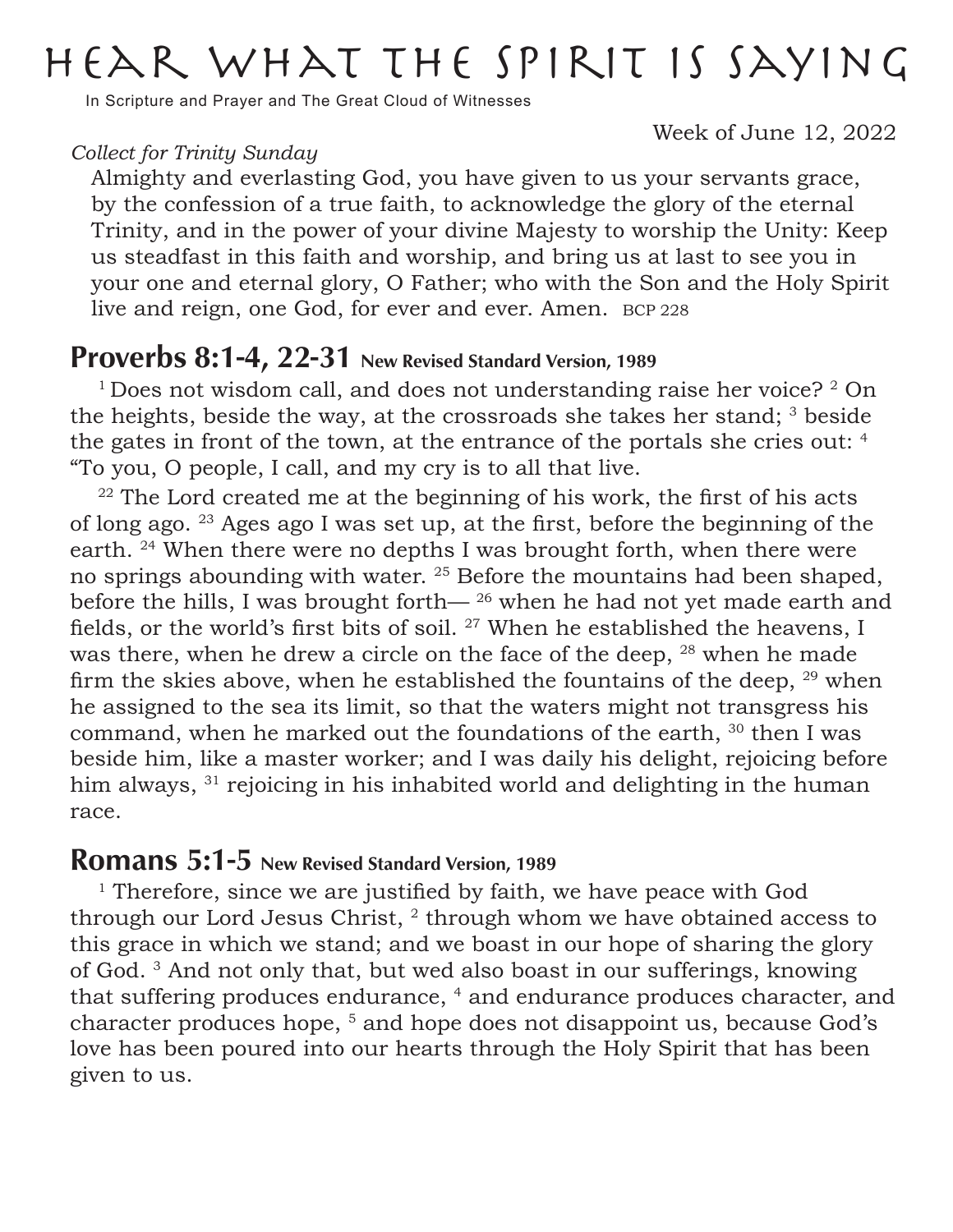## 2 John 16:12-15 New Revised Standard Version 1989

[Jesus continued], 12 "I still have many things to say to you, but you cannot bear them now. 13 When the Spirit of truth comes, he will guide you into all the truth; for he will not speak on his own, but will speak whatever he hears, and he will declare to you the things that are to come. 14 He will glorify me, because he will take what is mine and declare it to you. 15 All that the Father has is mine. For this reason I said that he will take what is mine and declare it to you."

## **Psalm 8** 1979 BCP 592

- 1 O LORD our Governor, \* how exalted is your Name in all the world!
- 2 Out of the mouths of infants and children \* your majesty is praised above the heavens.
- 3 You have set up a stronghold against your adversaries, \* to quell the enemy and the avenger.
- 4 When I consider your heavens, the work of your fingers, \* the moon and the stars you have set in their courses,
- 5 What is man that you should be mindful of him? \* the son of man that you should seek him out?
- 6 You have made him but little lower than the angels; \* you adorn him with glory and honor;
- 7 You give him mastery over the works of your hands; \* you put all things under his feet:
- 8 All sheep and oxen, \* even the wild beasts of the field,
- 9 The birds of the air, the fish of the sea, \* and whatsoever walks in the paths of the sea.
- 10 O LORD our Governor, \* how exalted is your Name in all the world!

## Psalm 8 Common English Bible, 2011

- 1 LORD, our Lord, how majestic is your name throughout the earth! You made your glory higher than heaven!l
- 2 From the mouths of nursing babies you have laid a strong foundation because of your foes, in order to stop vengeful enemies.
- 3 When I look up at your skies, at what your fingers made— the moon and the stars that you set firmly in place—
- 4 what are human beings that you think about them; what are human beings that you pay attention to them?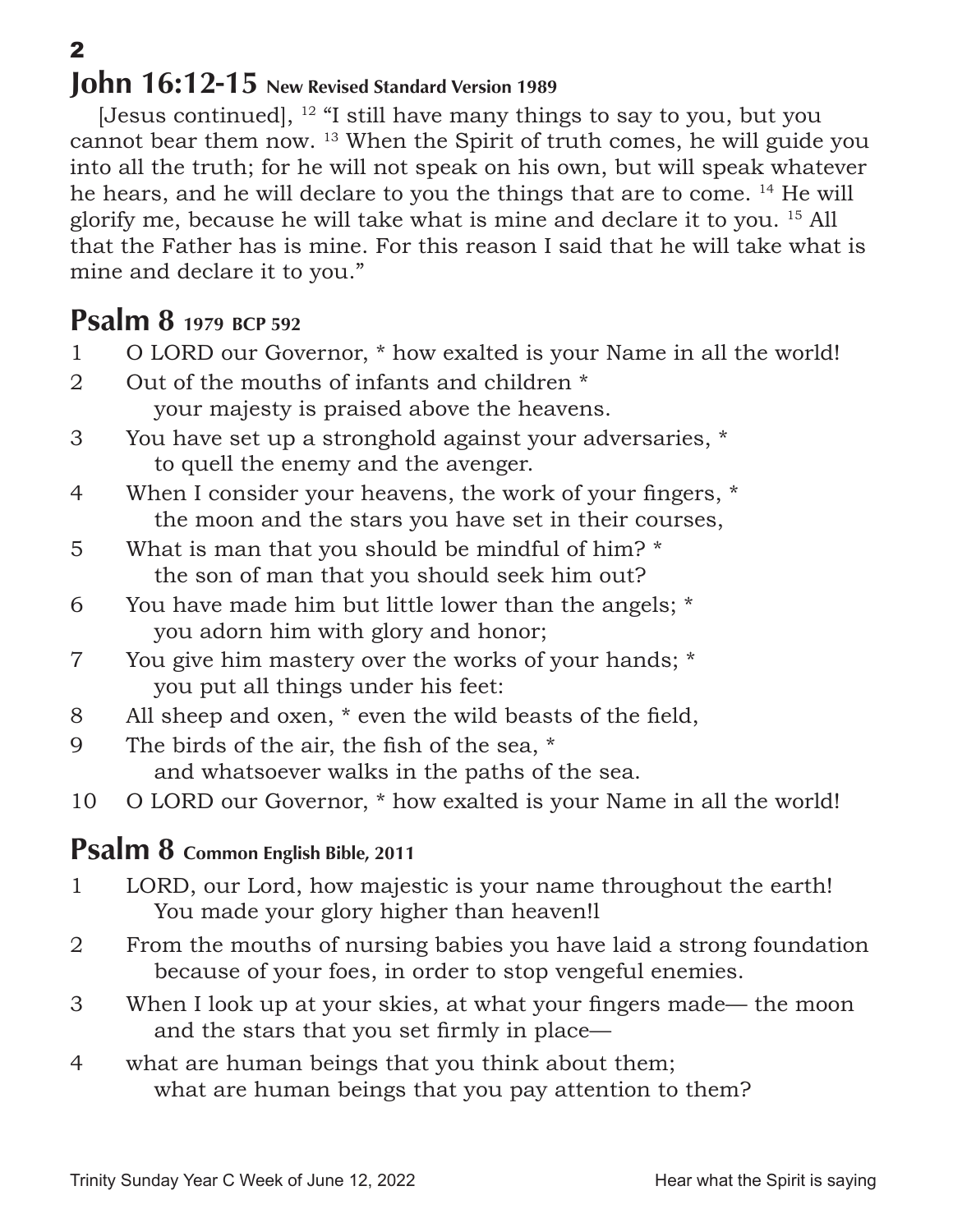- 5 You've made them only slightly less than divine, crowning them with glory and grandeur.
- 6 You've let them rule over your handiwork, putting everything under their feet—
- 7 all sheep and all cattle, vthe wild animals too,
- 8 the birds in the sky, the fish of the ocean, everything that travels the pathways of the sea.
- 9 LORD, our Lord, how majestic is your name throughout the earth!

† Supplemental Resources ¢

## Numbering the Psalms

Psalms are usually identified by a sequence number, often preceded by the abbreviation "Ps." Numbering of the Psalms differs—mostly by one—between the Hebrew (Masoretic) and Greek (Septuagint) manuscripts. Protestant translations (Lutheran, Anglican, Calvinist) use the Hebrew numbering, but other Christian traditions vary:

• Catholic official liturgical texts, such as the Roman Missal, use the Greek numbering

| <b>Hebrew numbering</b><br>(Masoretic) | <b>Greek numbering</b><br>(Septuagint) |
|----------------------------------------|----------------------------------------|
| $1 - 8$                                | $1 - 8$                                |
| $9 - 10$                               | 9                                      |
| $11 - 113$                             | $10 - 112$                             |
| $114 - 115$                            | 113                                    |
| 116                                    | $114 - 115$                            |
| $117 - 146$                            | $116 - 145$                            |
| 147                                    | 146-147                                |
| 148–150                                | 148-150                                |

- Modern Catholic translations often use the Hebrew numbering (noting the Greek number)
- Eastern Orthodox and Eastern Catholic translations use the Greek numbering (noting the Hebrew number)

Verse numbers were first printed in 1509. Different traditions exist whether to include the original heading into the counting or not. This leads to inconsistent numbering in 62 psalms, with an offset of 1, sometimes even 2 verses.

Wikipedia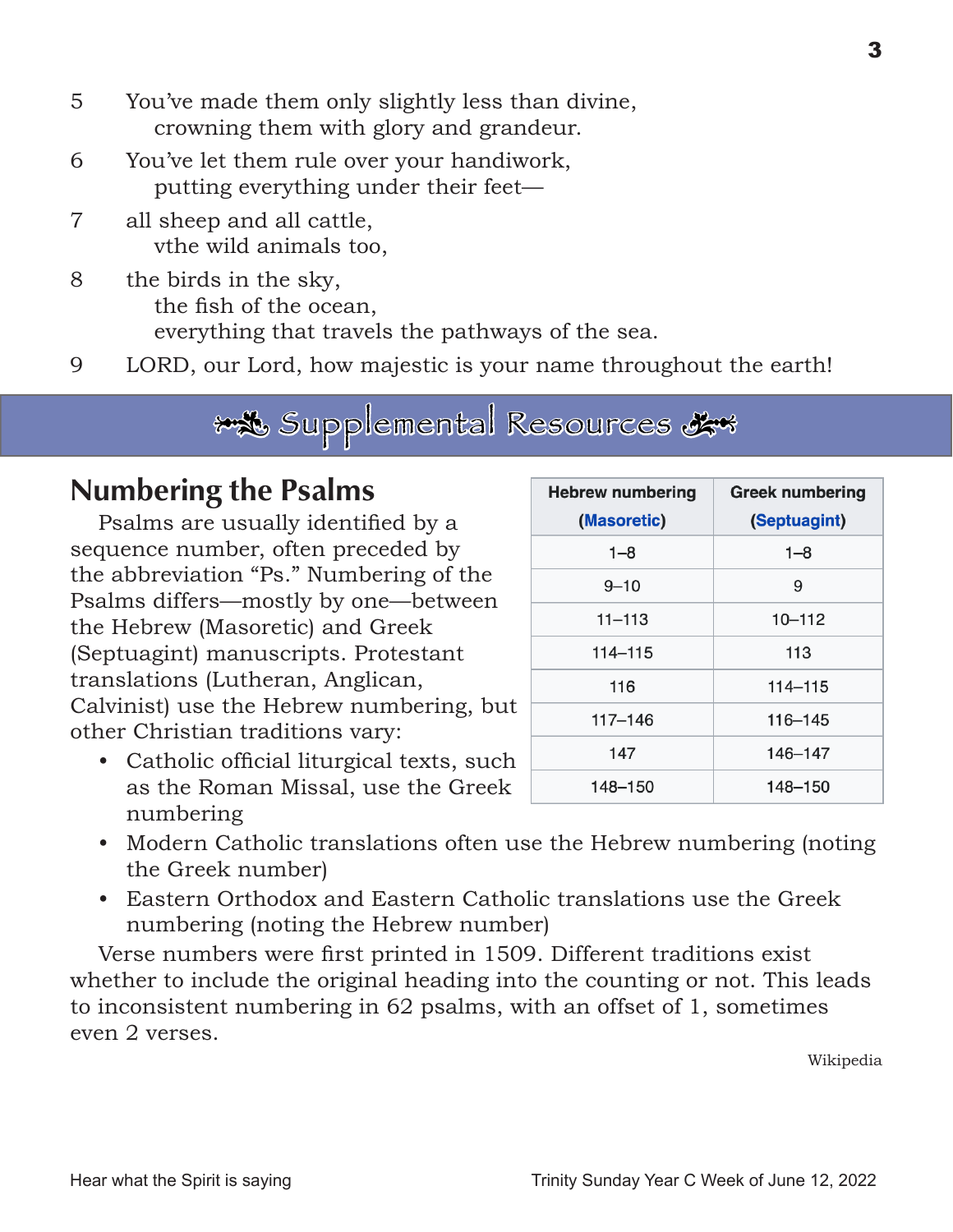#### Psalm 8: A Pastoral Perspective

#### *By James McTyre, Pastor, Lake Hills Presbyterian Church, Knoxville, Tennessee*

The well-known hymn "Holy, Holy, Holy" sings, "God in three persons, blessed Trinity." Less well known, though, and even less understood is what this hymn truly means. How can God be three persons? Why is the Trinity blessed? Our hearts sing what our minds cannot grasp. We sing of things too wonderful for ourselves.

Psalm 8, another example of singing what our minds cannot fathom, is a beloved psalm of praise to the mystery and wonder of God's holiness. Anyone who has stared at the starlit sky or listened to children at play can sense the psalm's truth. Any who have experienced God's undeserved, unsolicited mercy hear their own voice in the psalm's gentle amazement. God's holiness flows from its words. Yet the psalm is so much more than the sum of its parts. An exegesis of dissection strips the music from this word of God. As with all great pieces of art, this psalm is to be appreciated, not understood.

So it is quite fitting that Psalm 8 and the Trinity are bound together this Sunday. Two mysteries that evoke wonder instead of explanations harmonize well. We cannot fully comprehend how the three persons of the Trinity independently coexist. Nor can we fully understand how the lips of infants sing praise. Yet we know they do. We know beyond our ability to know. We believe. These mysteries, the Trinity and Psalm 8, help our unbelief.

By this point in our church and social calendars, Easter is long gone. Whatever brief and ceremonious observance of the resurrection might have been held in our churches has been shoved off the pages of the datebook. Life goes on. Why? What purpose propels the trajectory of the life that goes on and on and on? By Trinity Sunday we have practically forgotten Easter's glory. Perhaps one reason Easter does not command our attention fiftyseven days later is that on Easter Sunday we try too hard to explain that which is too wonderful for us. With the precision of medical examiners we expect to solve the mystery of God's presence. Instead of bathing in glory, we expect the automatic cleanliness of outlined prose. Slightly more than a month and a half later, the answers have aged not so well. Trinity Sunday and Psalm 8 are poetic correctives.

Not even the most gifted preacher can fully explain the force behind the life that goes on and on and on. The meticulously crafted Easter sermon, sadly, is often forgotten by Easter dinner. Yesterday's satisfactory explanations dissolve in today's troubles. Life defies explanation. Yet there is wisdom, there is understanding. Sometimes these come through articulation, but most often they are felt through inspiration. The heart knows what minds suppose.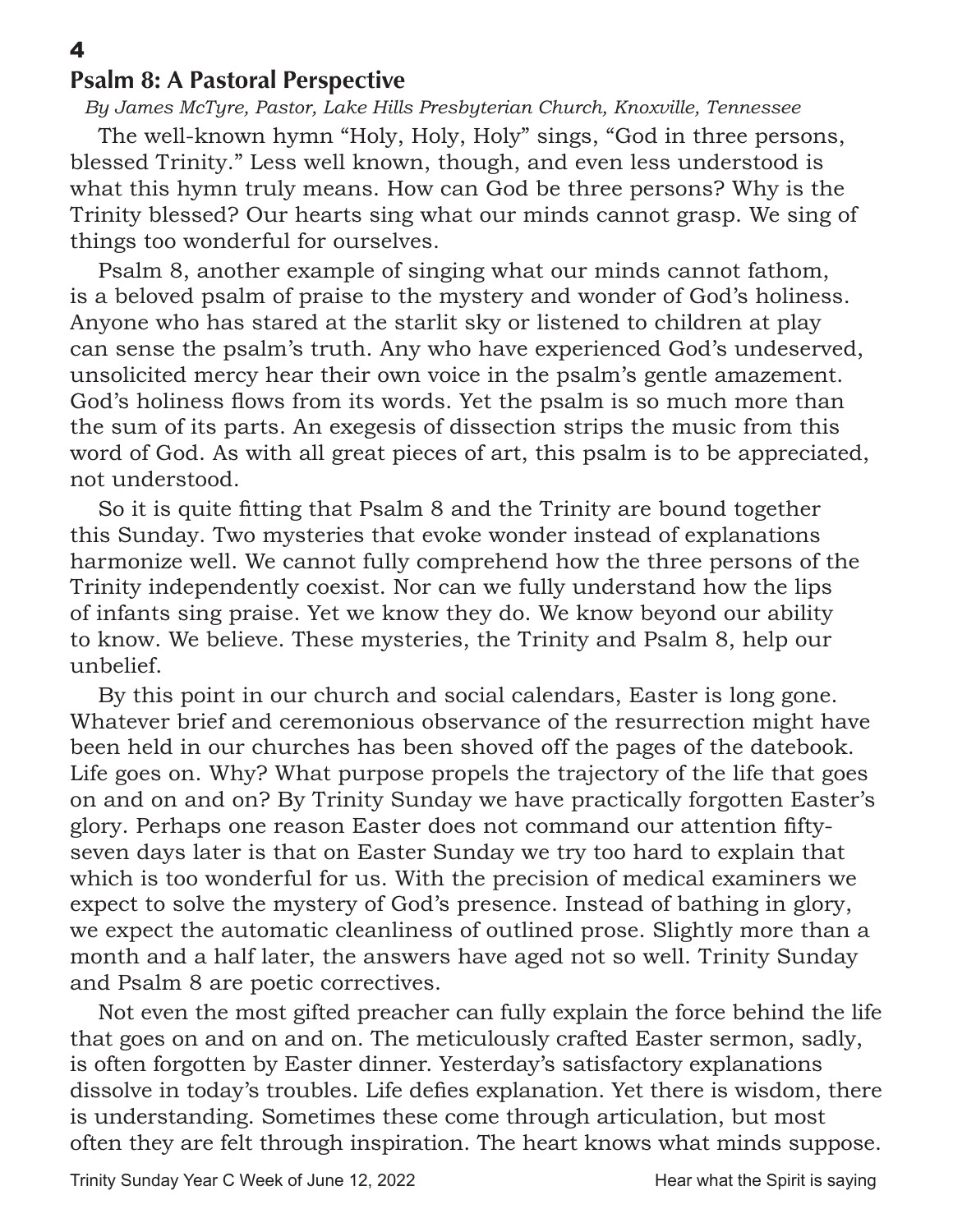"What are human beings, that you are mindful of them?" (v. 4) Notice how in the psalm this question is an answer. Instead of acting as a topic sentence, this question is the response to the psalmist's sense of wonder, after he or she has considered the awesome, vast expanse of the Creator's reach. Verse 4 is not a question to be answered; it is the answer. It is the prayer of the Breton fishermen: "O God, thy sea is so great and my boat is so small." It is the prayer of a teacher going forth to an unruly class. It is the prayer of anyone with both a daunting task and sense of perspective. The prayer, the answer, the response to creation's immensity is, all at the same time, a whispered "Thank you," a dumbstruck "Wow," and a shouted "Help me!" The psalmist's answer is at least three things in one.

God is so great and we are so small. Yet God in three persons chooses to be known. God chooses a relationship with us that goes on and on and on. Why? Why does a parent choose to love a rebellious child? Why sacrifice riches to help the poor? Why preserve wilderness for the flocks and herds and beasts of the field when we know land could be put to more productive use? Sometimes we can explain our reasons with scientific evidence, but sometimes there is no reasonable answer. Why does God continually choose to love us, knowing who we are, knowing the smallness of our minds? Do we really need an answer? Or is it enough to respond, "Thank you," "Wow," and "Help me!"?

Our lives are driven by the quest to find solutions. We think that if we can make a little more money, our problems will disappear. If we can get our children in the right schools, they will be contented fifty years later. If we can only do this, then that will be fixed; but the amount of this and that keeps growing. There are always answers we have not considered and questions we have forgotten to ask. The life built around answers is a life propelled by anxiety. Either we live in disappointment when yesterday's answers are rendered obsolete, or we live on guard, protecting today's answers from tomorrow's destruction. The psalmist calls us to live not by anxiety but by wonder.

What if questions replaced answers as the driving force of life? What if wonder became more important than solutions? What if, instead of trying to solidify our formulaic descriptions of God, we sang with the angels, "Holy, holy, holy!"? Would comfort with questions paradoxically bring us less anxiety than the endless search for resolution? Would our families, churches and nations fight less and praise more? Who knows?

In Psalm 8, questions and praise peacefully coexist. It is possible to have questions and doubts, and still believe. Even more, between the questions and praise, there is purpose to life. God has made human beings little less than angels in order to care for all things under heaven. On the day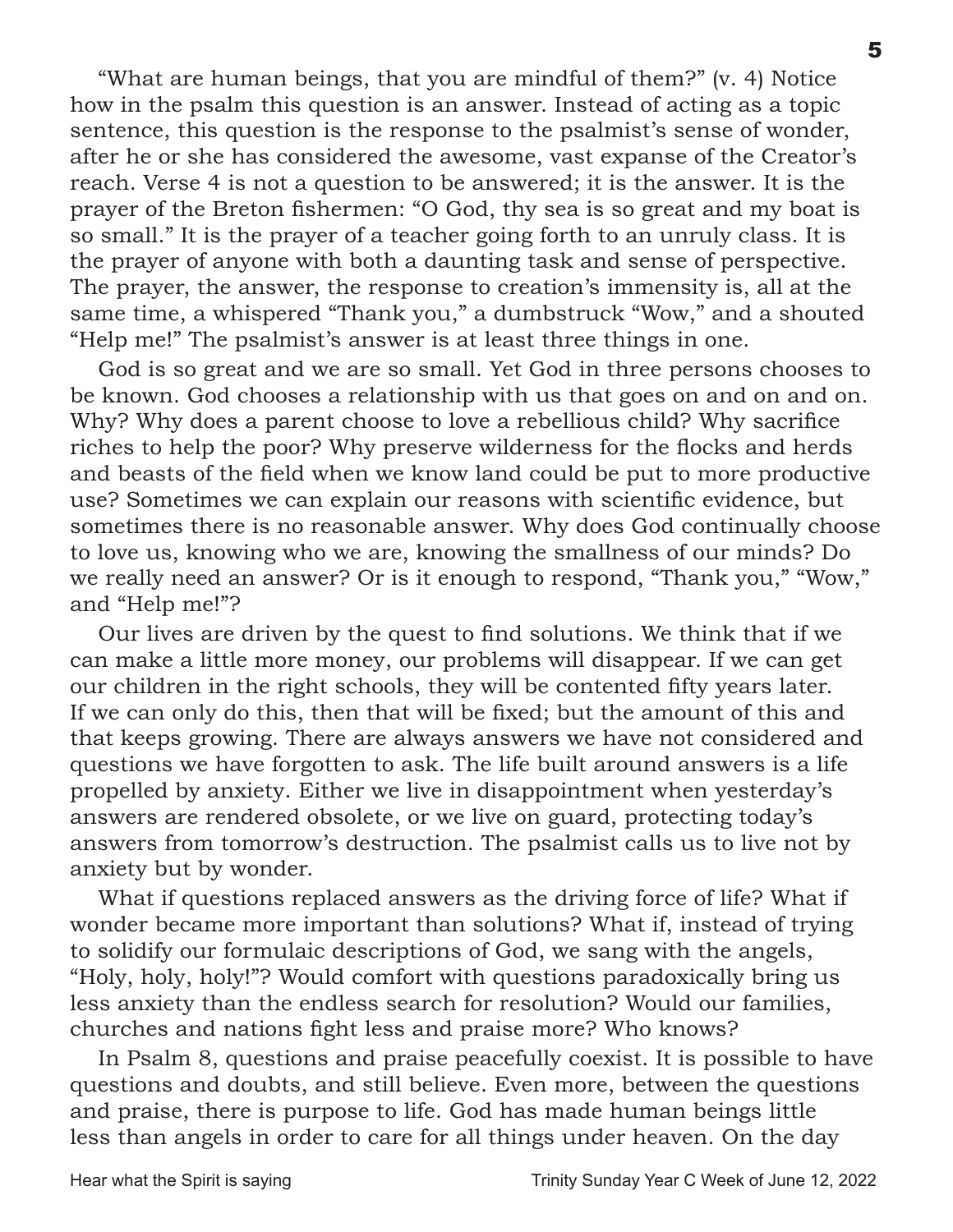we speak of the mysterious union of God the Father, Son, and Holy Spirit, we are guided by this psalm in its lyrical union of questions, praise, and purpose. While three things in one may be difficult to explain, they can be understood.

David L. Bartlett and Barbara Brown Taylor, eds., *Feasting on the Word: Preaching the Revised Common Lectionary: Year C, vol. 2* (Louisville, KY: Westminster John Knox Press, 2009)

#### The wisdom of Psalm 8

[T]he structure of [Psalm 8] is worth observing closely. At its center is an affirmation of human power and authority. At its boundaries are affirmations of praise to God. The center (v. 5) and the boundaries (vv. 1,9) must be read together; either taken alone will miss the point. Human power is always bounded and surrounded by divine praise. Doxology gives dominion its context and legitimacy. The two must be held together. Praise of God without human authority is abdication and "leaving it all to God," which this psalm does not urge. But to use human power without the context of praise of God is to profane human regency over creation and so usurp more than has been granted. Human persons are to rule, but they are not to receive the ultimate loyalty of creation. Such loyalty must be directed only to God.

Walter Brueggemann. *Message of the Psalms* (Augsberg Old Testament Studies) (pp. 37-38). Kindle Edition

#### The Hymnal 1982 - #362 Holy, holy, holy! Lord God Almighty

Holy, holy, holy! Lord God Almighty! Early in the morning our song shall rise to thee: Holy, holy, holy! Merciful and mighty, God in three Persons, blessèd Trinity. Holy, holy, holy! All the saints adore thee, casting down their golden crowns around the glassy sea; cherubim and seraphim falling down before thee, which wert, and art, and evermore shalt be.

Holy, holy, holy! Though the darkness hide thee, though the sinful human eye thy glory may not see, only thou art holy; there is none beside thee, perfect in power, in love, and purity.

Holy, holy, holy! Lord God Almighty! All thy works shall praise thy Name, in earth, and sky, and sea; Holy, holy, holy! Merciful and mighty, God in three Persons, blessèd Trinity.

For more on this hymn go to <https://bit.ly/Learn156>.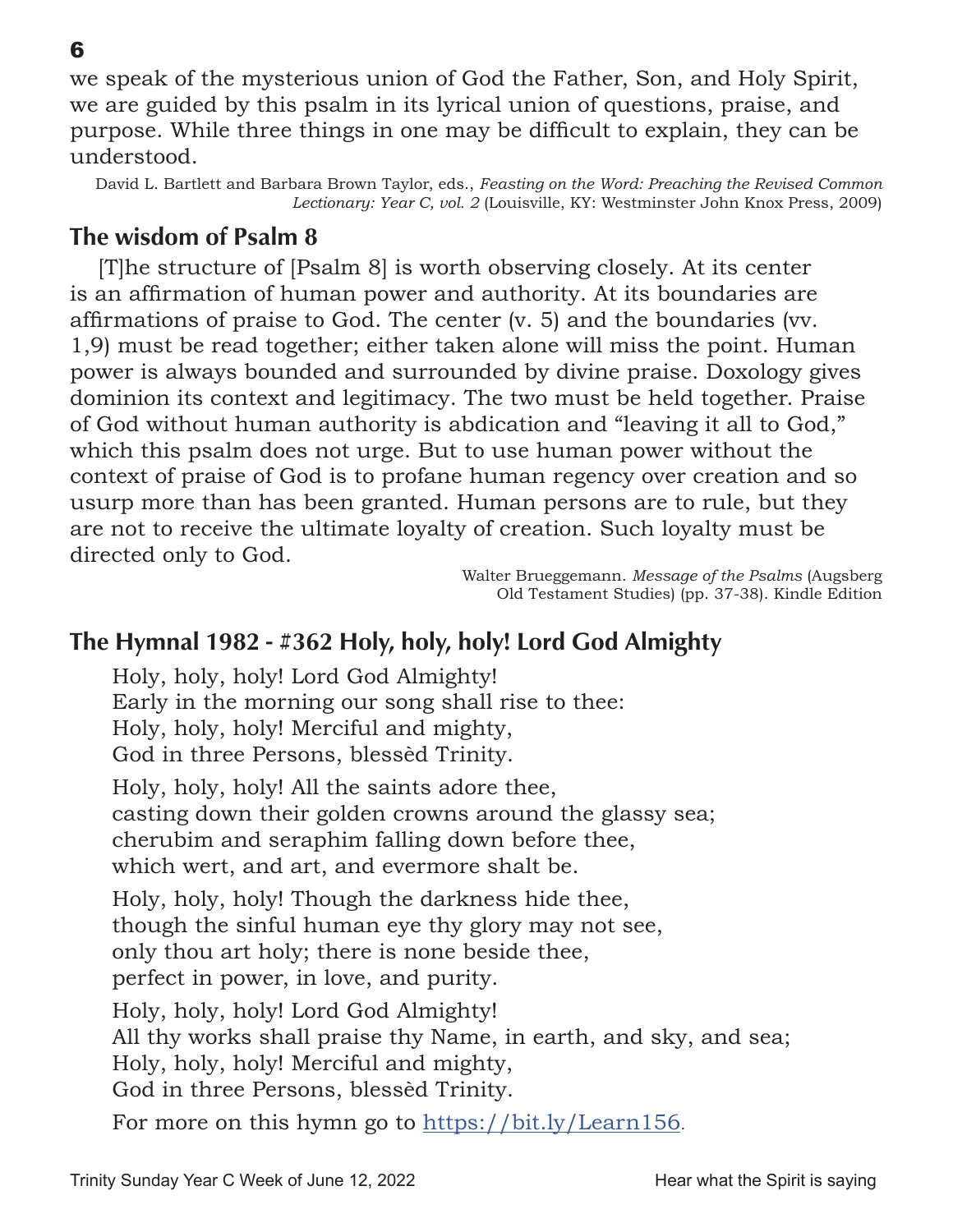# Spiritual Day Hike

In the landscape where Spirit & World intersect



## This Week's Holy Women and Men (Witnesses to inspire us)

*Commemorations in the Episcopal Church are listed in the Book of Common Prayer (BCP), in Lesser Feasts and Fasts (LFF), and in a Great Cloud of Witnesses (GCoW). Here are the Holy Women and Men remembered this week:*

Jun 12 [Enmegahbowh,](https://standingcommissiononliturgyandmusic.org/?s=enme) Priest and Missionary, 1902 *LFF*

Jun 13.....[Gilbert Keith Chesterton](https://standingcommissiononliturgyandmusic.org/?s=chesterton), Apologist and Writer, 1936 GCoW

- Jun 14....[Basil the Great](https://standingcommissiononliturgyandmusic.org/?s=basil), Bishop of Caesarea, 379 LFF
- Jun 15.....[Evelyn Underhill,](https://standingcommissiononliturgyandmusic.org/?s=underhill) 1941 LFF
- Jun 16.....[George Berkeley,](https://standingcommissiononliturgyandmusic.org/?s=berkeley) 1753, and [Joseph Butler,](https://standingcommissiononliturgyandmusic.org/?s=berkeley) 1752, Bishops and Theologians *GCoW*
- Jun 17.....[Marina the Monk](https://www.maronite-institute.org/MARI/JMS/january00/Saint_Marina_the_Monk.htm), Monastic, 5th century *LFF*
- Jun 18..... [Bernard Mizeki,](https://standingcommissiononliturgyandmusic.org/?s=mizeki) Catechist and Martyr in Mashonaland, 1896 LFF

## June 13: Gilbert Keith Chesterton, Apologist and Writer, 1936

Born on May 29, 1874, Gilbert Keith Chesterton was one of the intellectual giants of his day, and was known for his writing that spanned fields as diverse as literary criticism, fiction and fantasy, satire, and Christian apologetics. Chesterton often blended elements of such genres together, as indicated in his famous novel *The Man Who Was Thursday*, which combines a mystery plot with Christian imagery and symbolism. His work in the field of literary criticism was immensely influential in his day, and his book-length study of Charles Dickens can be credited with bringing that author's work back to the forefront of scholarly study.

As a young man, Chesterton had been fascinated with spiritualism and the occult, but his faith grew stronger over the years, as he devoted himself to the defense of what he called "orthodoxy," which was for him, among other things, an acknowledgement of the mystery and paradox of Christian faith in an age of increasing skepticism. His spiritual journey toward the ancient faith of the Church culminated in his conversion to the Roman Catholic Church in 1922.

In works such as *Orthodoxy* and *The Everlasting Man*, Chesterton defended Christian faith with a unique blend of wit and religious fervor, while simultaneously satirizing the prevailing viewpoints of the day that often sought to dismiss faith as irrational and unnecessary. The latter work was particularly important to C.S. Lewis, who called it "the best apologetic work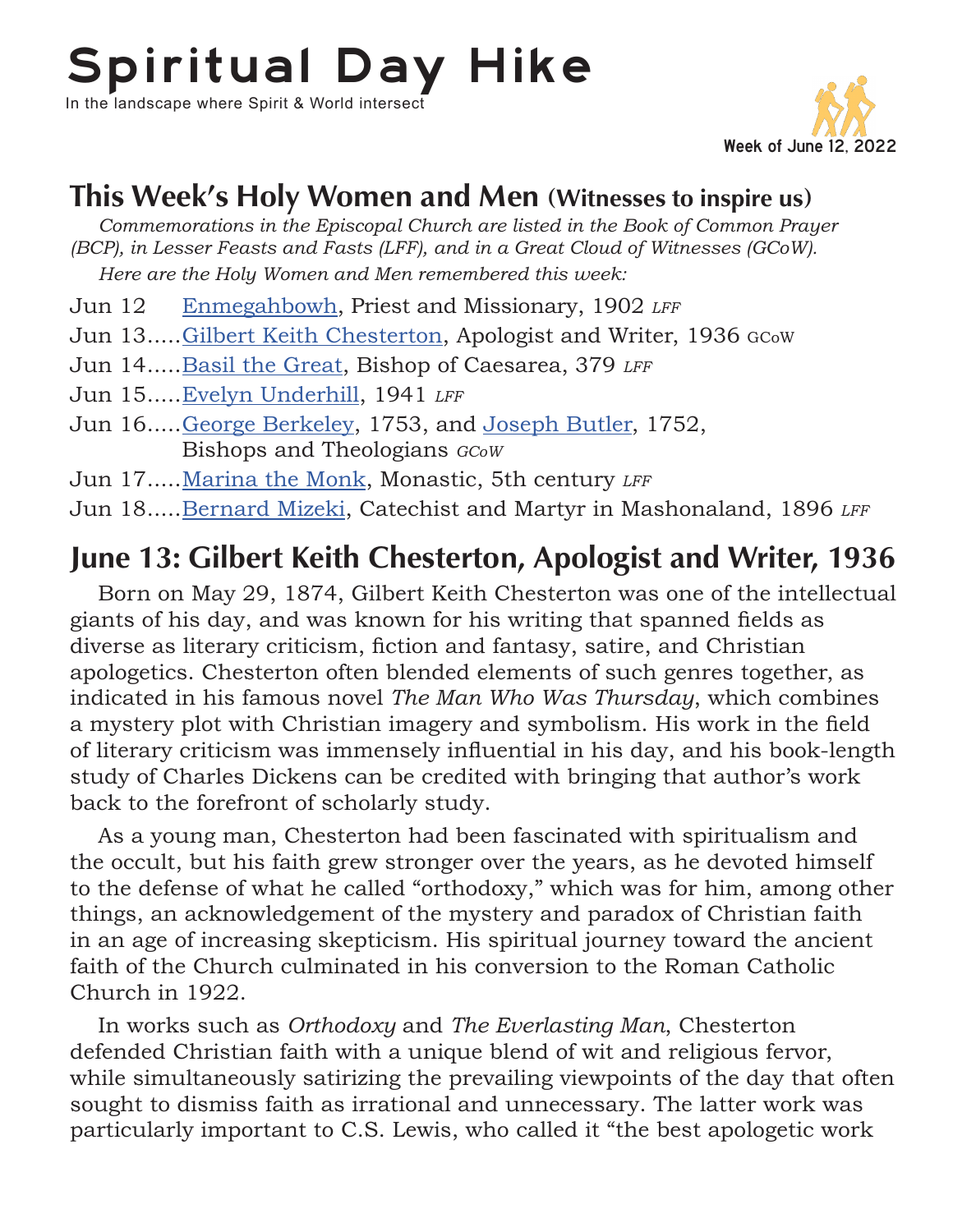I know." Today, Chesterton is still known and loved for his sharp wit, his intellectual tenacity, and his refusal to resolve the ambiguities of Christian faith in favor of facile and passing conceptions of truth. His work has influenced intellectual figures as diverse as Ernest Hemingway and Dorothy L. Sayers, and he is a figure beloved of Protestants and Catholics alike.

Chesterton died at Beaconsfield in England on June 14, 1936.

*A Great Cloud of Witnesses, 2018*

*Happiness is gratitude doubled by wonder.* G.K. Chesterton

## June 15: Evelyn Underhill, 1941

The only child of a prominent barrister and his wife, Evelyn Underhill was born in Wolverhampton, England, on December 6, 1875, and grew up in London. She was educated there and in a girls' school in Folkestone, where she was confirmed in the Church of England. She had little other formal religious training, but her spiritual curiosity was naturally lively, and she read widely, developing quite early a deep appreciation for mysticism. At sixteen, she began a life-long devotion to writing.

Evelyn had few childhood companions, but one of them, Hubert Stuart Moore, she eventually married. Other friends, made later, included such famous persons as Laurence Housman, Maurice Hewlett, and Sarah Bernhardt. Closest of all were Ethel Ross Barker, a devout Roman Catholic, and Baron Friedrich von Hügel, with whom she formed a strong spiritual bond. He became her director in matters mystical.

In the 1890's, Evelyn began annual visits to the continent of Europe, and especially to Italy. There she became influenced by the paintings of the Italian masters and by the Roman Catholic Church. She spent nearly fifteen years wrestling painfully with the idea of converting to Roman Catholicism, but decided in the end that it was not for her.

In 1921, Evelyn Underhill became reconciled to her Anglican roots, while remaining what she called a "Catholic Christian." She continued with her life of reading, writing, meditation, and prayer. She had already published her first great spiritual work, *Mysticism*. This was followed by many other books, culminating in her most widely read and studied book, *Worship* (1937).

Evelyn Underhill's most valuable contribution to spiritual literature must surely be her conviction that the mystical life is not only open to a saintly few, but to anyone who cares to nurture it and weave it into everyday experience, and also (at the time, a startling idea) that modern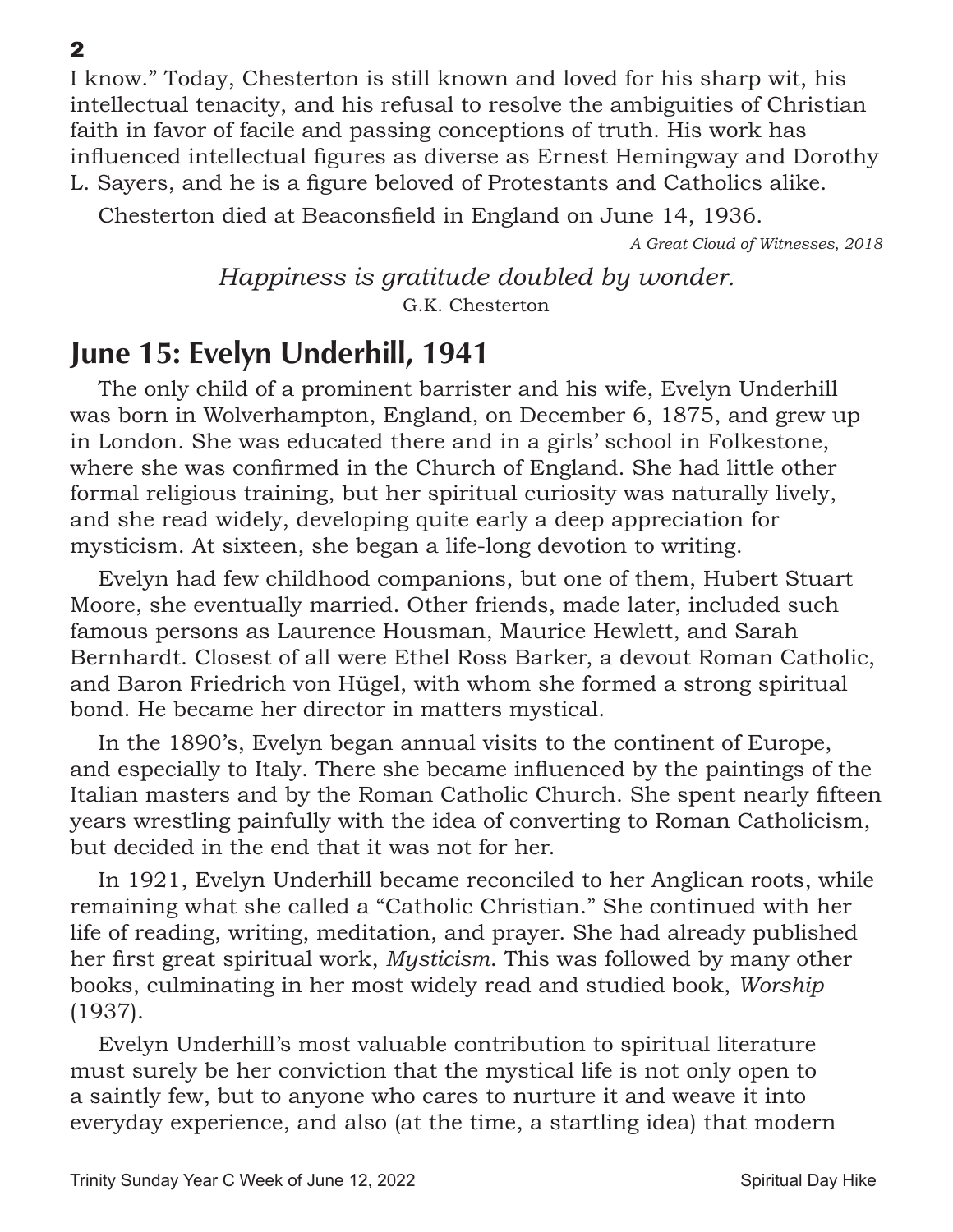psychological theories and discoveries, far from hindering or negating spirituality, can actually enhance and transform it.

Evelyn Underhill's writings proved appealing to many, resulting in a large international circle of friends and disciples, making her much in demand as a lecturer and retreat director. She died, at age 65, in London on June 15, 1941.

*A Great Cloud of Witnesses, 2018*

#### Divine Union, Love, and Prayer

There is the true, solid and for us most fruitful doctrine of divine union, unconnected with any rapture, trance, ecstasy or abnormal state of mind: a union organic, conscious, and dynamic with the Creative Spirit of Life.

If we now go on to ask how, specially, we shall achieve this union in such degree as is possible to each one of us; the answer must be, that it will be done by Prayer. If the seeking of the Eternal is actuated by love, the finding of it is achieved through prayer. Prayer, in fact—understood as a life or state, not an act or an asking—is the beginning, middle and end of all that we are now considering. As the social self can only be developed by contact with society, so the spiritual self can only be developed by contact with the spiritual world. And such humble yet ardent contact with the spiritual world—opening up to its suggestions our impulses, our reveries, our feelings, our most secret dispositions as well as our mere thoughts-is the essence of prayer, understood in its widest sense. No more than surrender or love can prayer be reduced to "one act." Those who seek to sublimate it into "pure" contemplation are as limited at one end of the scale, as those who reduce it to articulate petition are at the other. It contains in itself a rich variety of human reactions and experiences. It opens the door upon an unwalled world, in which the self truly lives and therefore makes widely various responses to its infinitely varying stimuli. Into that world the self takes, or should take, its special needs, aptitudes and longings, and matches them against its apprehension of Eternal Truth. In this meeting of the human heart with all that it can apprehend of Reality, not adoration alone but unbounded contrition, not humble dependence alone but joy, peace and power, not rapture alone but mysterious darkness, must be woven into the fabric of love. In this world the soul may sometimes wander as if in pastures, sometimes is poised breathless and intent. Sometimes it is fed by beauty, sometimes by most difficult truth, and experiences the extremes of riches and destitution, darkness and light. "It is not," says Plotinus, "by crushing the Divine into a unity but by displaying its exuberance, as the Supreme Himself has displayed it, that we show knowledge of the might of God."

Underhill, Evelyn. *The Life of the Spirit and the Life of Today,* 1922. Kindle Edition